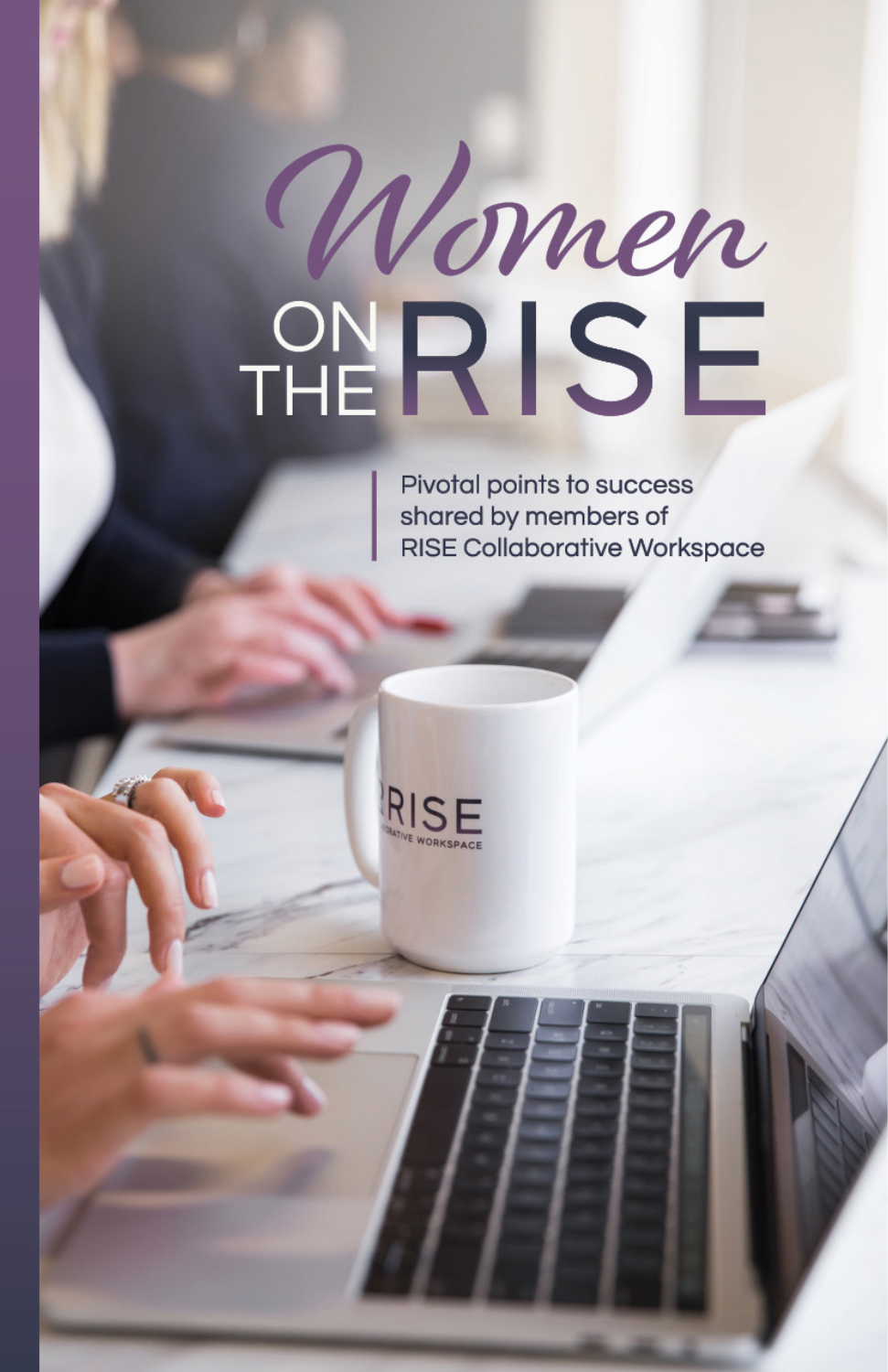

Pivotal points to success shared by members of<br>RISE Collaborative Workspace

Stacy Taubman and Kate Wiegmann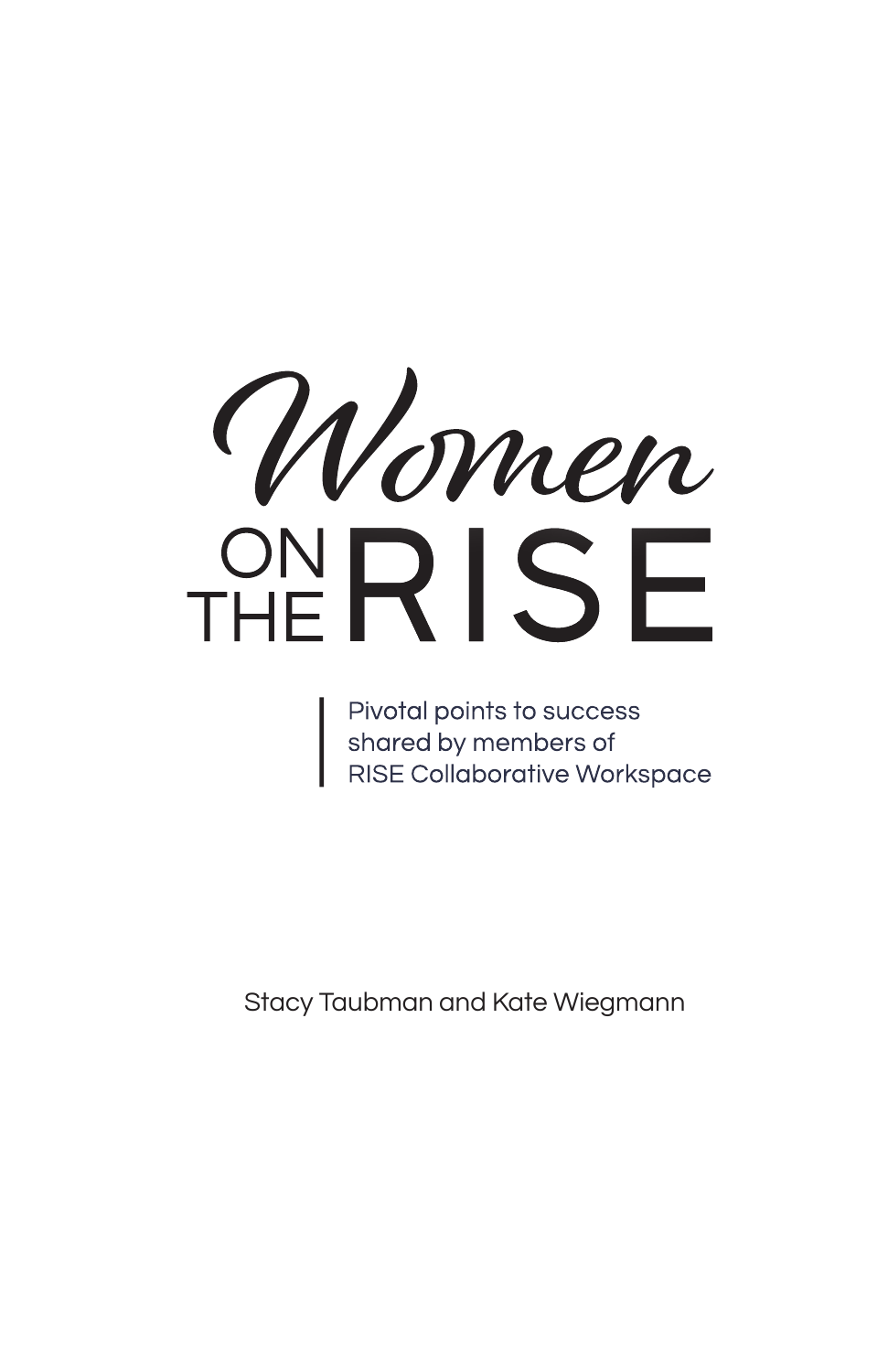### **Women on the RISE**

*Pivotal points to success shared by members of RISE Collaborative Workspace*

Stacy Taubman and Kate Wiegmann

Published by On the RISE Press, St. Louis, MO Copyright ©2018 Stacy Taubman and Kate Wiegmann All rights reserved.

No part of this publication may be reproduced, stored in a retrieval system, or transmitted in any form or by any means, electronic, mechanical, photocopying, recording, scanning, or otherwise, except as permitted under Section 107 or 108 of the 1976 United States Copyright Act, without the prior written permission of the Publisher. Requests to the Publisher for permission should be addressed to Permissions Department, On the RISE Press, info@riseworkspace.com

Limit of Liability/Disclaimer of Warranty: While the publisher and author have used their best efforts in preparing this book, they make no representations or warranties with respect to the accuracy or completeness of the contents of this book and specifically disclaim any implied warranties of merchantability or fitness for a particular purpose. No warranty may be created or extended by sales representatives or written sales materials. The advice and strategies contained herein may not be suitable for your situation. You should consult with a professional where appropriate. Neither the publisher nor author shall be liable for any loss of profit or any other commercial damages, including but not limited to special, incidental, consequential, or other damages.

Cover design: Stephanie Sabo

Cover photo: Kathleen Mortland

Project management and interior design: Davis Creative, DavisCreative.com

#### **Library of Congress Cataloging-in-Publication Data**

Library of Congress Control Number: 2018932377

Stacy Taubman and Kate Wiegmann

Women on the RISE: Pivotal points to success shared by members of

RISE Collaborative Workspace

ISBN: 9780999752500

Library of Congress subject headings:

1. BUS109000: Business & Economics/Women in Business 2. SEL027000: Self-Help/Personal Growth/Success 3. BUS025000: Business & Economics/Entrepreneurship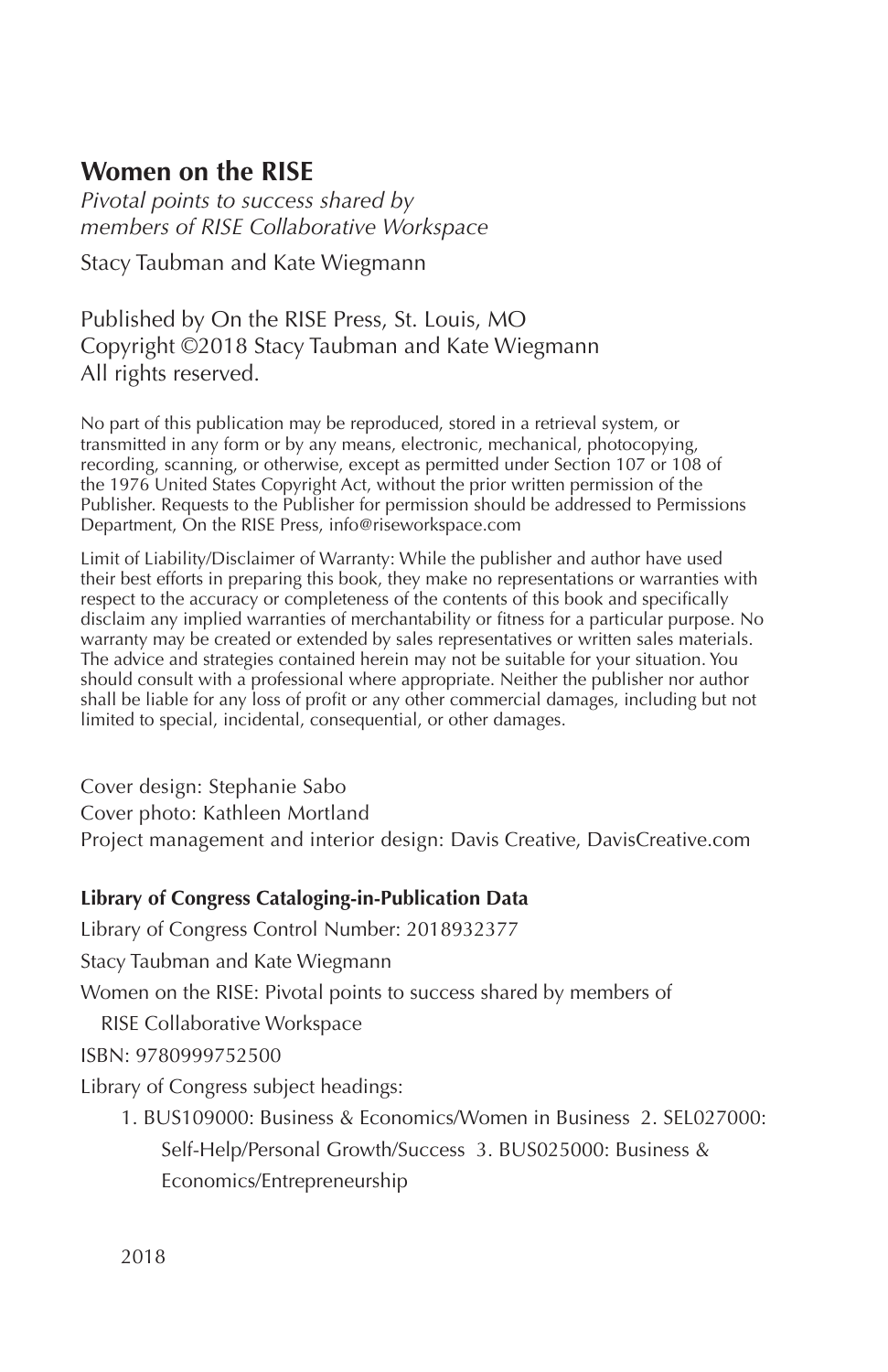#### *Our Greatest Fear*

*It is our light not our darkness that most frightens us Our deepest fear is not that we are inadequate. Our deepest fear is that we are powerful beyond measure. It is our light not our darkness that most frightens us. We ask ourselves, who am I to be brilliant, gorgeous, talented and fabulous? Actually, who are you not to be? Your playing small does not serve the world. There's nothing enlightened about shrinking so that other people won't feel insecure around you. It's not just in some of us; it's in everyone.*

*And as we let our own light shine, we unconsciously give other people permission to do the same.*

*As we are liberated from our own fear, Our presence automatically liberates others.*

> *—Marianne Williamson Excerpt, "A Return to Love"*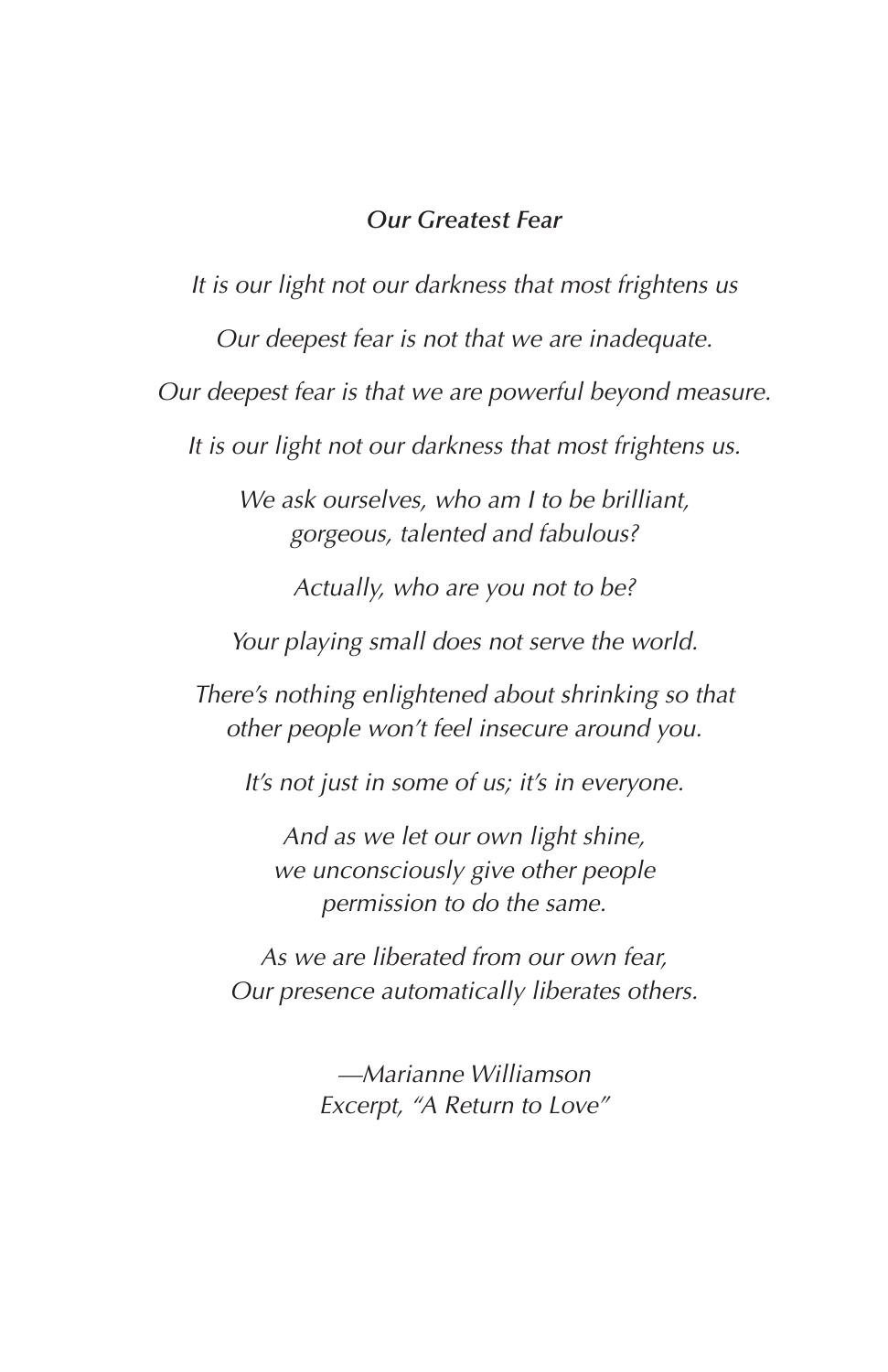# Foreword

### **By Mary Jo Gorman, M.D., M.B.A.**

*I am unapologetically passionate about seeing women succeed.*

When a woman has a dream, the only greater satisfaction than watching her achieve it is to be a part of her journey. I was able to be a small part of Stacy Taubtion than watching her achieve it is to be a part of her journey. I was able to be a small part of Stacy Taubman's journey in opening RISE Collaborative and seeing the community she has built has been a joy.

I first met Stacy for coffee in December of 2015. At that time, she shared with me her vision for a place for women of all ages to come together to build community, connections, and confidence. She wanted to build a pipeline of success for women and teen girls who want more for themselves and those around them. Stacy imagined something, much more than a functional place to work and meet, but a place to support other women in achieving their own success.

I was so impressed with her vision and energy that I agreed to mentor her once a month to support in her entrepreneurial journey. From refining her financial model to navigating the process of securing outside investment, I supported Stacy as she worked through the details of building out her business.

Any successful career is a long and arduous path and there are many opportunities for mistakes. Women often choose small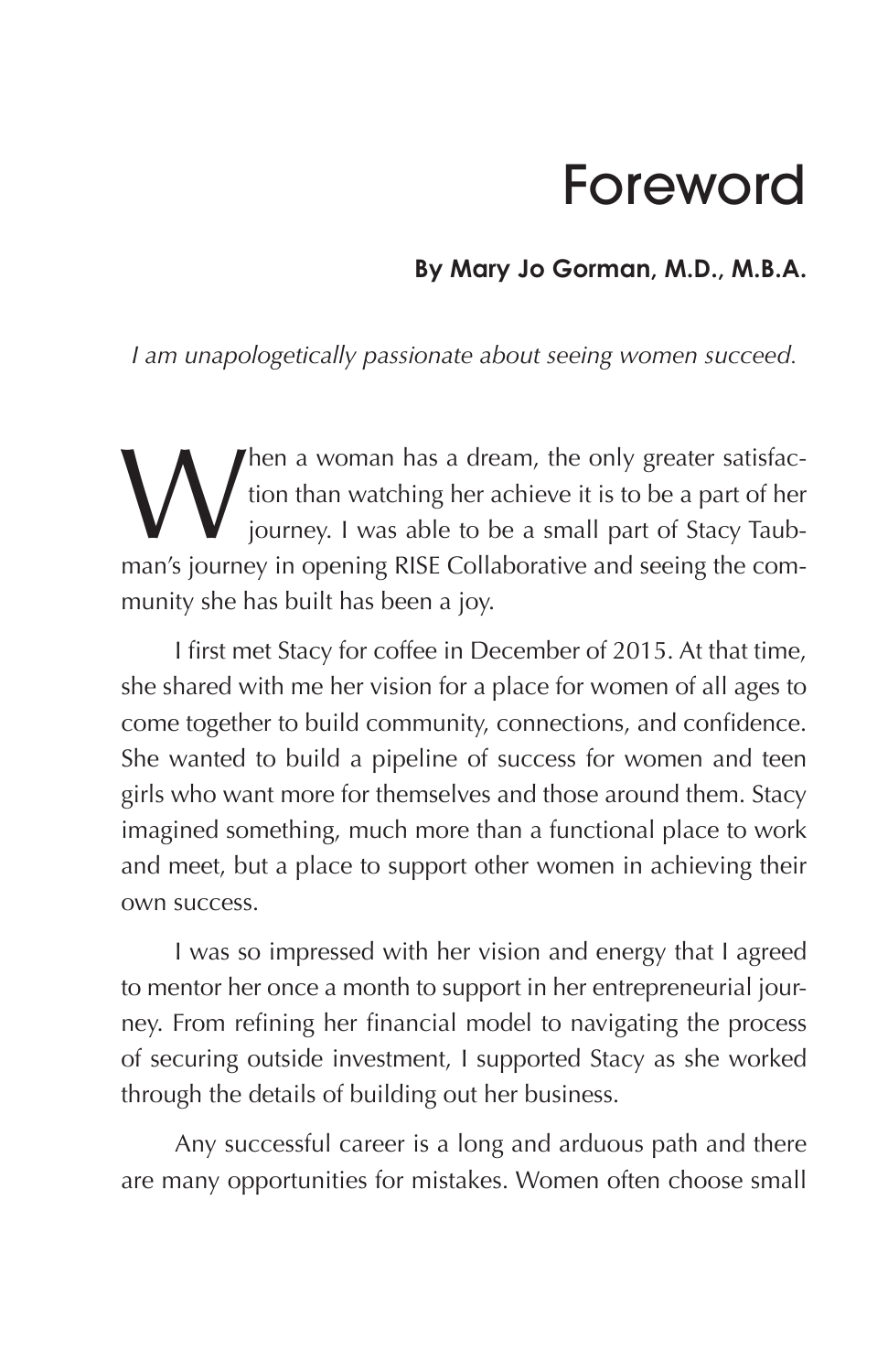business, corporate paths and entrepreneurship to succeed. I've seen many capable professional women make a variety of mistakes: fail to develop their network, rely on the wrong "experts" or proceed without getting feedback and wisdom from others. People "don't know what they don't know," and that's why I have put my energy into educating women on their career paths, so they can advocate for themselves and make decisions that increase their chance for success.

It takes many and varied resources to build a community of successful, professional women. In addition to Brazen St. Louis, which focuses on growth seeking female entrepreneurs, and RISE Collaborative, it's great to have another resource for women who are striving to achieve their dreams. As an added resource, the stories in this book are important. They give you, the reader, a chance to learn from other hard-working women and hopefully, make one less mistake. Professional success depends upon making more right decisions than wrong ones—or at least making big right decisions and small wrong ones! By courageously sharing their unique journeys of missteps and lessons, failures and successes, they are making an important contribution to your success.

I am proud to have played a role in supporting Stacy along her journey to open RISE Collaborative. When women support each other, incredible things happen. I hope you are as moved by this collection of stories as I am and that you, too, pursue what you want and need in your life.

Mary Jo Gorman, M.D., M.B.A Chairman of the Board, Brazen St. Louis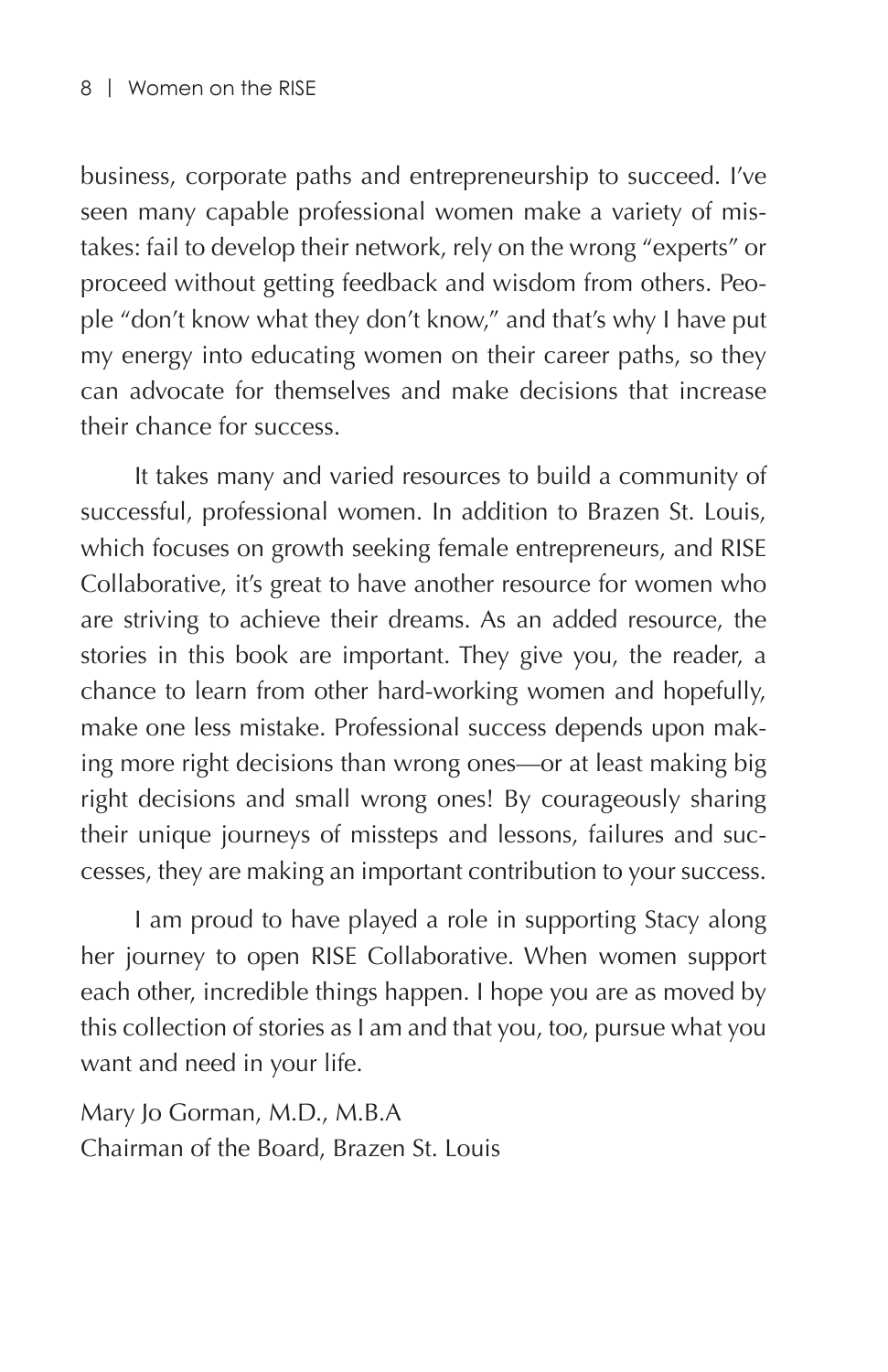### **Contents**

| Marianne Williamson                                     |
|---------------------------------------------------------|
| Mary Jo Gorman, M.D., M.B.A.                            |
| Stacy Taubman and Kate Wiegmann                         |
| Stacy Taubman                                           |
| Kate Wiegmann                                           |
| Julie Lawson                                            |
| Kate Ewing                                              |
| Nicci Roach                                             |
| Amy Hoch Hogenson and Sara Stock                        |
| Kristi McGuire                                          |
| Lynne Hayes                                             |
| This Baby Won't Change a Thing 83<br>Kim Martino-Sexton |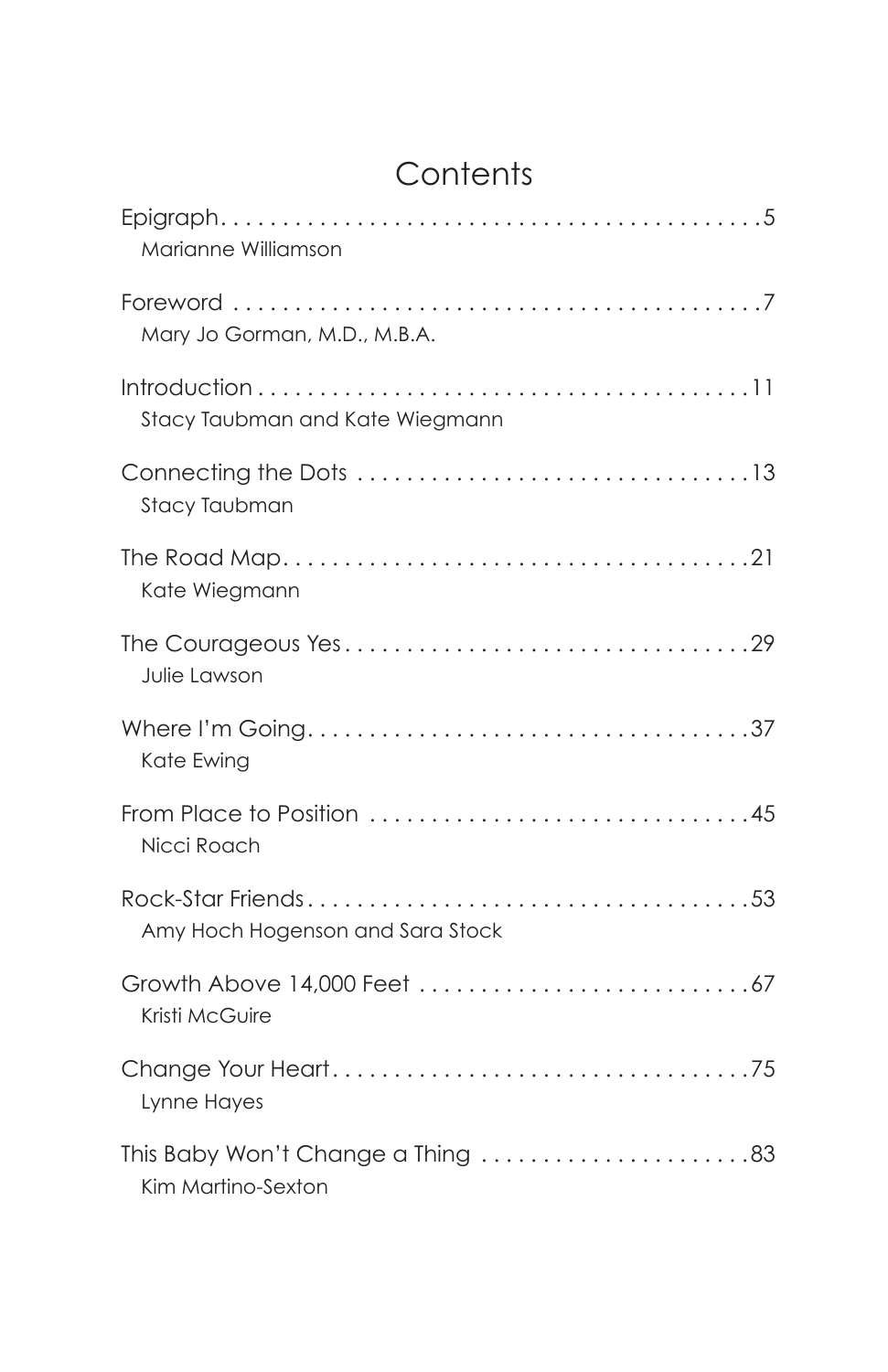| <b>Shannon Moenkhaus</b>                           |
|----------------------------------------------------|
| Maurya Cockrell                                    |
| Elizabeth Farmer                                   |
| Listening to the Messages 115<br>Rachel Andreasson |
| Stacy Sullivan                                     |
| The Wisdom of Challenges 131<br>Olga Sityaeva      |
| Kristi Meyers Gallup                               |
|                                                    |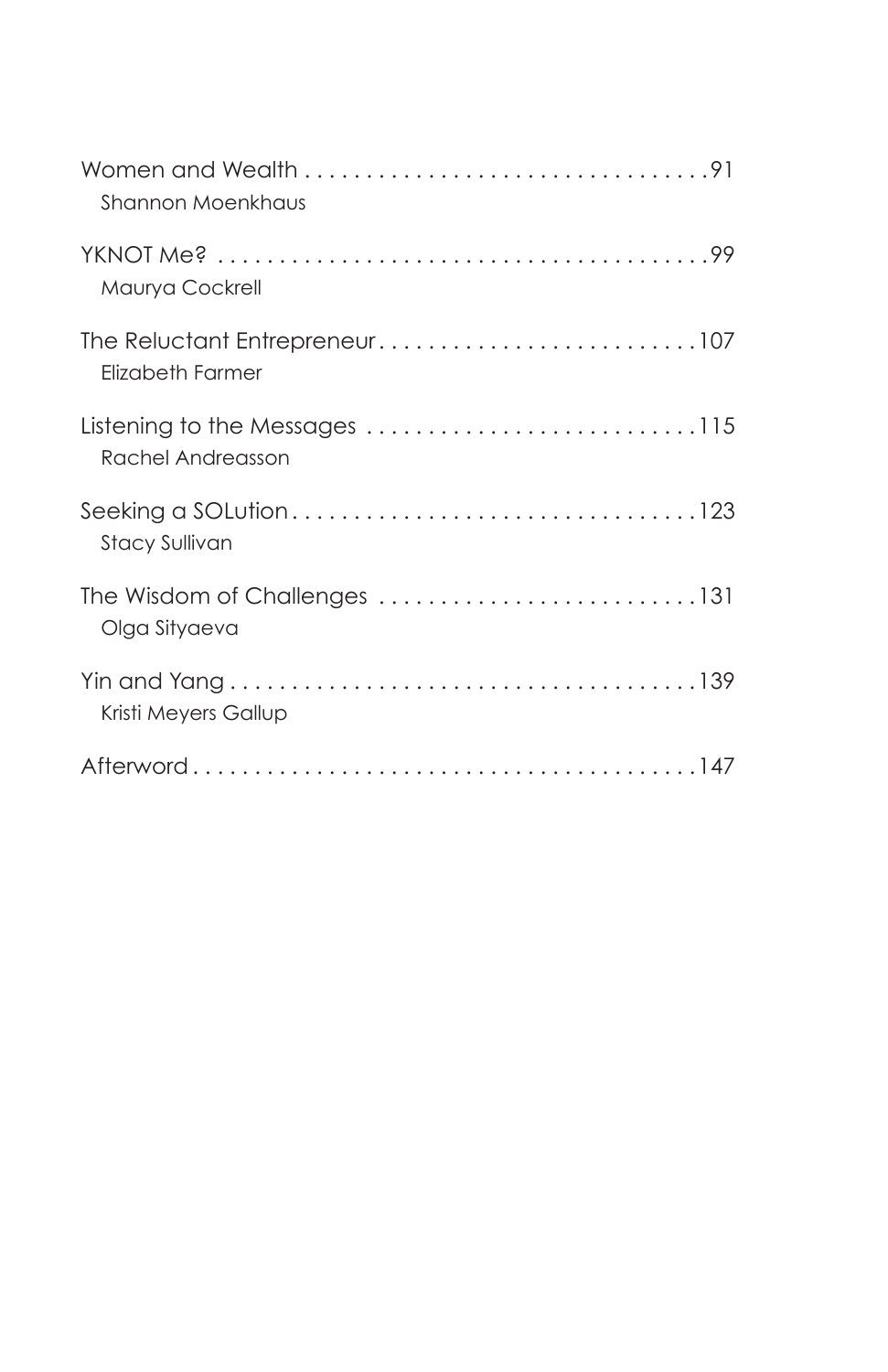# **Introduction**

t RISE Collaborative, we live by the quote, "You are the average of the five people you spend the most time with,"<br>by Jim Rohn. We all have had that friend or family member who looves us fooling loss than or dofoated. Imag average of the five people you spend the most time with," by Jim Rohn. We all have had that friend or family member who leaves us feeling less than or defeated. Imagine the opposite: spending time with people who not only make you feel like the impossible is actually quite possible, but they want to help make it a reality. Those are the people we want to spend time with and can make a measurable difference in our lives.

In creating RISE Collaborative—a story you'll hear more about in the first chapter—we set out to create a pipeline for success for women of all ages. A place where women can come to build authentic community and connections. The women who join our community share a few things in common. They are ambitious and driven. They are curious and creative. They're also flawed and unafraid to be vulnerable. And they all want to see the other women around them succeed—because when you succeed, so do they.

We all come to this community with our own experiences, wounds, successes, failures, lessons learned and goals to be met. And unlike other spaces in our personal and professional worlds, we come to this community valuing collaboration over competition. We check our "sharp elbows" at the door and open our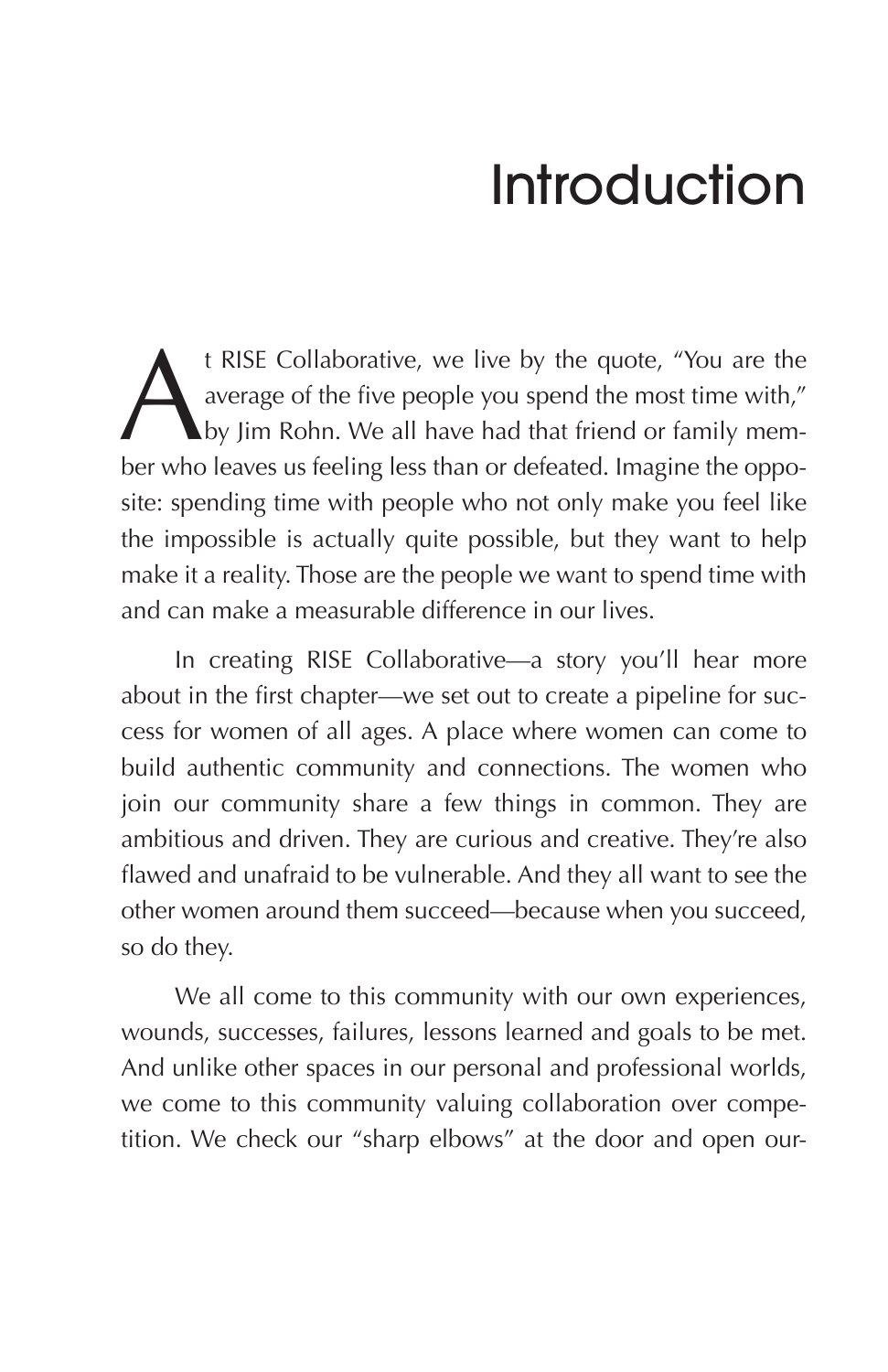selves up to knowledge, referrals, conversation, and supporting one another.

In the stories that follow, you'll hear from 17 women. Each have a story to tell about a journey that shaped them, and pivotal points that fundamentally changed the way they viewed themselves, their world, and led them to where they are today.

Wherever you are in your journey, we hope this book helps shape you too.

Founder/CEO Partner/COO

Stacy Taubman Kate Wiegmann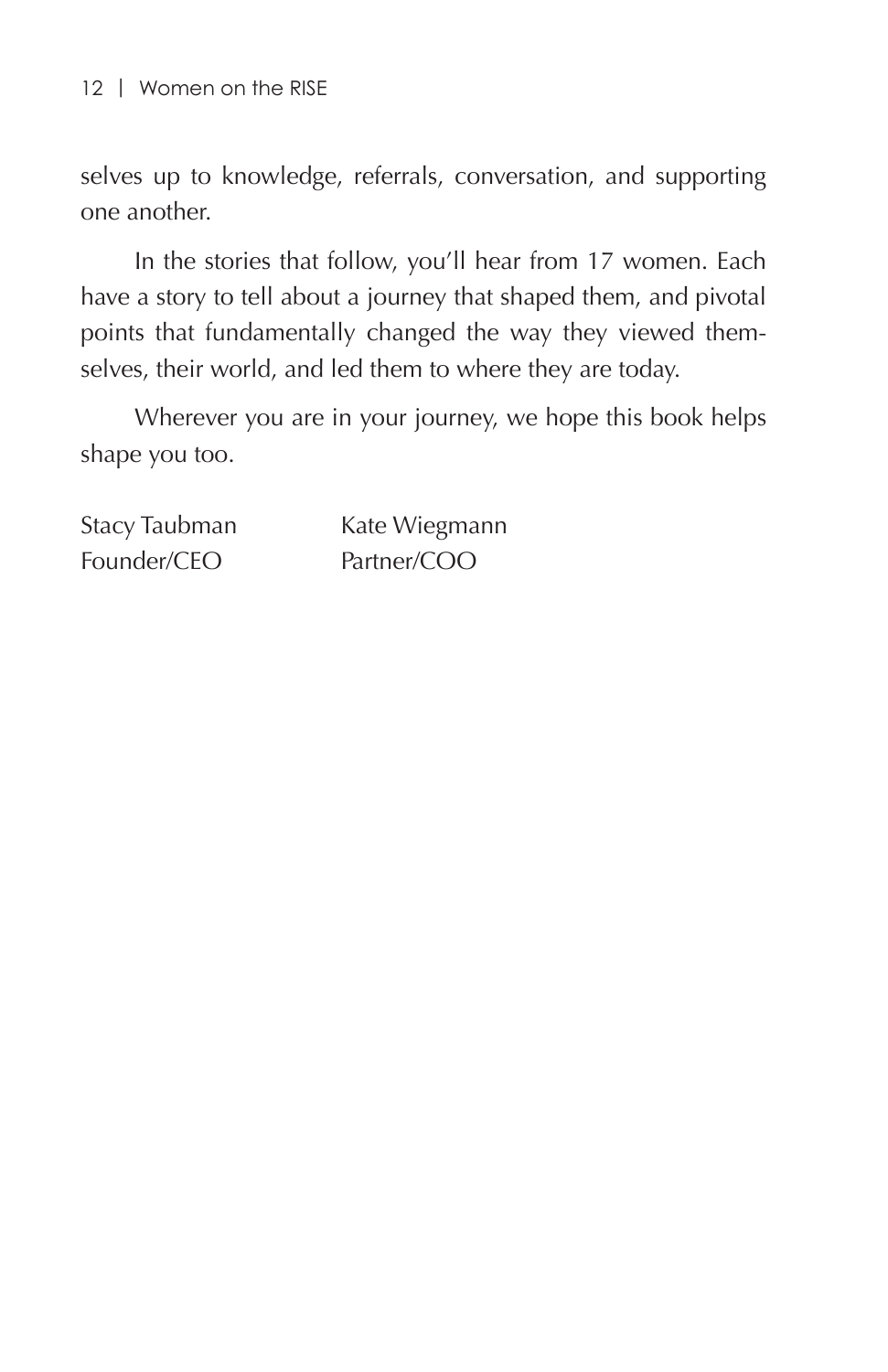# Women and Wealth

### **What I Learned About the Workforce & What it Means to be a Woman**

y first real job out of college was with a large national<br>broker dealer. I can still remember my first interview—<br>seeing all those fancy cars in the parking lot and brokers<br>in their expensive suite high fiving each other a broker dealer. I can still remember my first interview seeing all those fancy cars in the parking lot and brokers in their expensive suits, high-fiving each other across their desks. Right then, I knew this was the place for me. I wanted to be a broker, making money and having fun along with the rest of them. I was offered a position as a broker assistant and I took it, feeling confident I would work my way toward becoming a broker.

After working there for a few weeks, I started to see things I had initially missed. While nearly all the brokers were men, all the administrative and operational jobs were held by women. They were smart women, with extensive work and life experience, who could have held any number of professional positions.

I continued with my plan to become a broker—after all, there was absolutely no reason a woman couldn't hold that role. I inquired about joining the broker training program, only to be told I did not qualify. I did not have a "natural market" for prospects. However, I took note as one male college graduate was hired after the next, and placed directly into the broker training program. I was no different than they were; why couldn't I join the program?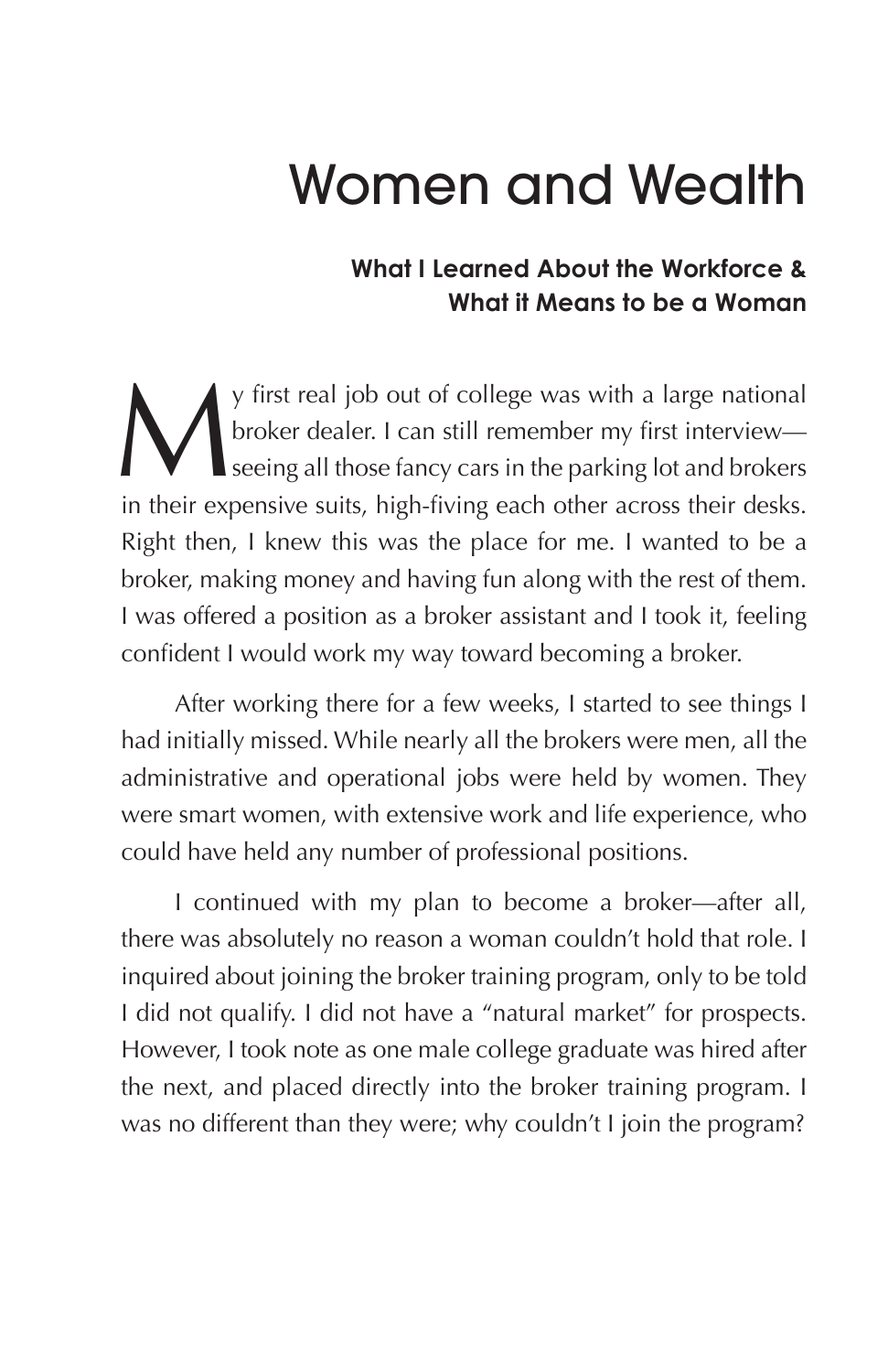#### 92 | Women on the RISE

I was raised to believe I was equal to men, and accomplishments didn't depend on gender, but hard work. My parents instilled in me the belief that I could do anything I chose, and a "man's job" should be no different than a woman's. I felt I had always been treated equally from elementary school through college graduation. Yet there I was, twenty-three years old, realizing the work world was different. I was somehow now considered to be less than my male colleagues.

I still remember how shocking this was. I felt as if I had been living in an egg my entire life—warm, cozy, and protected. Now, my egg had cracked, completely shattered onto the ground at my feet. All I wanted to do was reassemble my shell, piece it back together, and crawl back inside to escape from this strange new world where I did not like my pecking order.

After multiple failed attempts to join the training program, I found it difficult to come to work. I was embarrassed to be answering phones and doing menial tasks. I felt as though I was wasting my degree and my potential typing letters, while my male counterparts were launching their careers through an intensive multimonth training program. Even though I knew I was capable of more, I was beginning to doubt myself.

I looked around at the other women working alongside me. No one was talking about what they learned or what they might do next. Were they happy there? How many of them felt just like I did, but decided it was easier to consign themselves to the job at hand?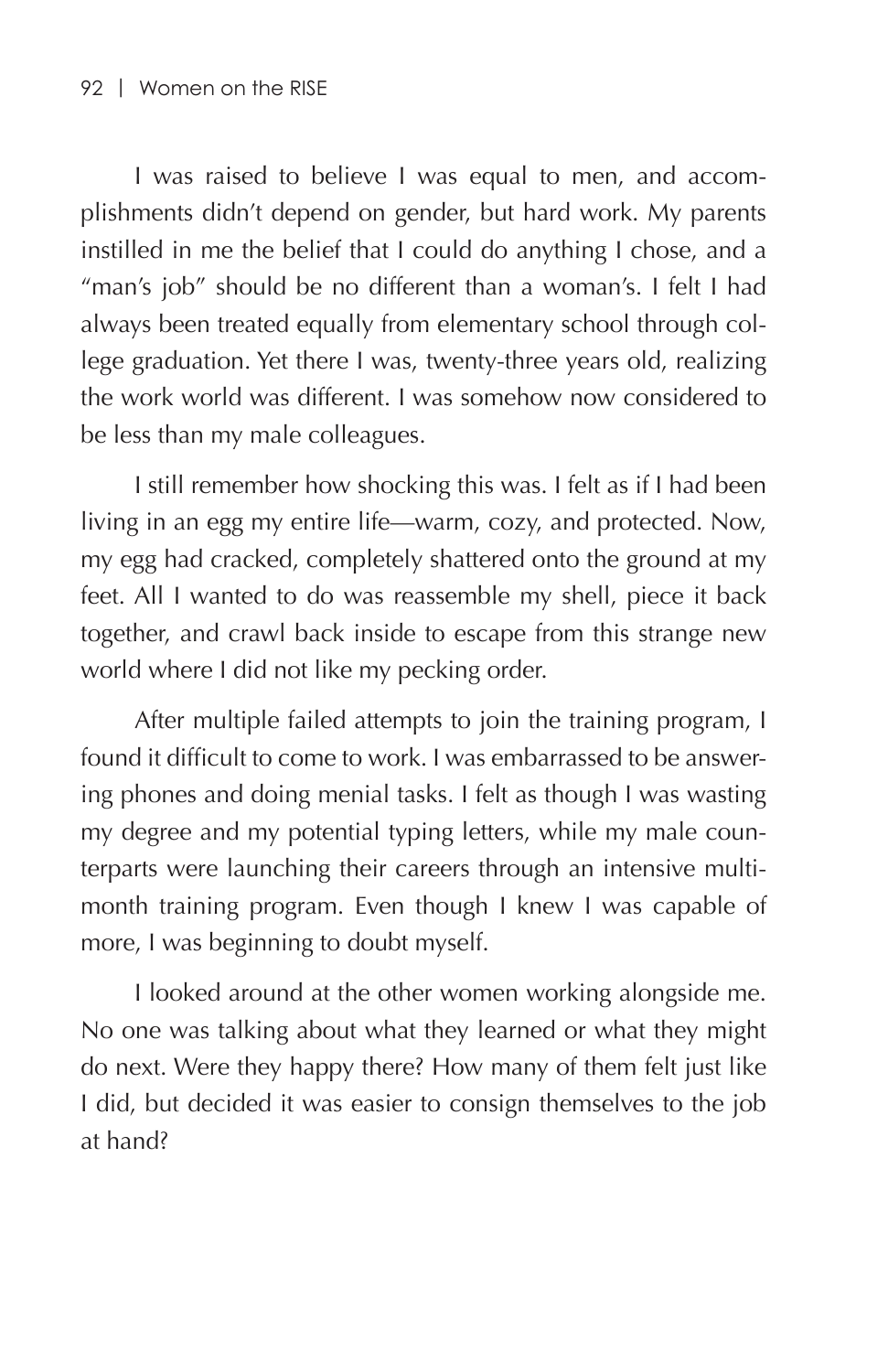The men and women in the office seemed to be divided by an invisible fence, with plenty of gender-bashing on either side. Recognizing this, I no longer felt shame about my role. I felt anger—hot anger—and lots of it.

I began to think about finding a new job. I spoke with another brokerage firm, but once again heard that I had "no natural market." After a tour of the office and an introduction to some of the youngest, all male associates, I was beginning to wonder about investments as a career. Could there be more here I wasn't thinking of?

Not ready to settle, I continued my search. I began looking into opportunities at accounting firms, with departments that offered not only income tax planning, but investments, cash flow modeling, and estate planning as well. I was intrigued. I immediately sent resumes to a couple of these big five firms. After multiple rounds of interviews, I received two offers. I chose the one with a female partner who espoused education, and I never looked back.

My first day was a welcome surprise. I was given all the resources I would need for success, including a full training calendar. As I headed toward my car to go home, I felt good. Different. Taller, even. (If you've ever seen me in flats, you'll know this was significant!)

Right away, I noticed the associates, managers, directors, and partners were both female and male, across a staff of hundreds of employees. What a refreshing change! Did I say I wanted training? I got my wish and then some. I was sent to conferences, took doz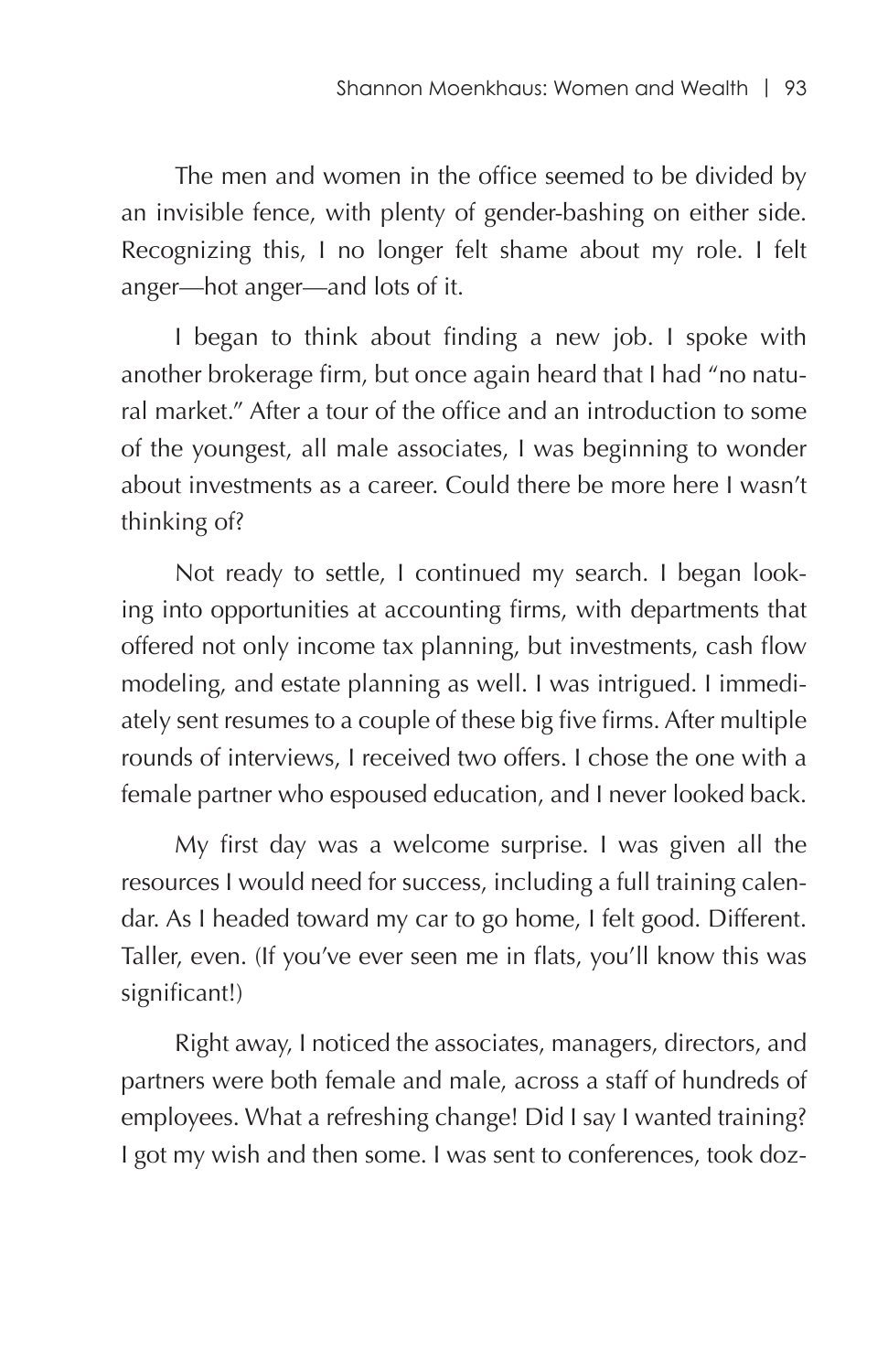ens of online courses, read industry materials, and began studying for the Certified Financial Planner (CFP®) program.

Not only did this place look different, it was different. Everyone was expected to learn and work hard, and when you did, you were recognized. I was in the right place, part of a growing team. Having opportunity, support and resources—and being held accountable for my work—makes all the difference in the world.

Not only was I happy to be out of my shell, I was proud of myself for breaking through. I wondered, "Could I help other women do the same?"

This experience shaped my path forward. Let's face it—the financial services industry has ignored women for decades. Not just women advisors, but more importantly, women investors.

As I continued my career, I began to realize that what I experienced as a young woman entering finance is similar to what women investors face. While women are smart and capable, the industry was designed to cater to their husbands, brothers, and fathers. Historically, what women brought to the table was not valued. And for many women, their experience in working with a financial advisor left them questioning their ability.

The financial services industry also isn't easily adaptable to the realities of being a woman. We're at a disadvantage from the start—earning fewer dollars than men, often due to breaks in the workforce, as well as the very real gender gap (which is shrinking but still exists). We also tend to live longer than men, prompting those questions, "Will I have enough for retirement? How do I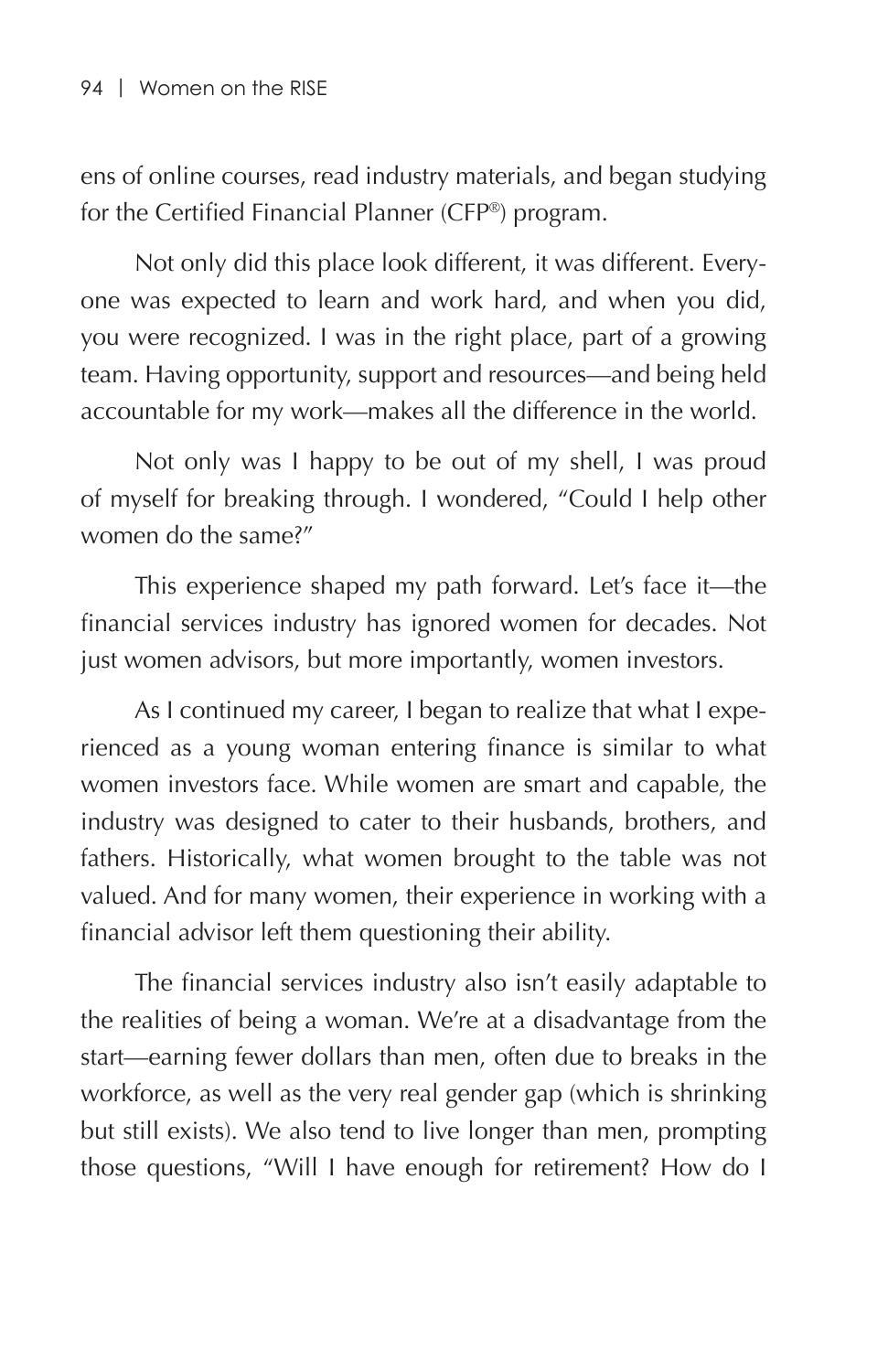ensure I have extra to help support aging parents and children? Will I be okay?"

This uncertainty can take the wind right out of our sails. Working in this industry, I started to see women disengage and delegate financial management. Not only the day-to-day decisions, but the big strategic ones as well. This is when I realized it was time to swing the pendulum in the other direction. It was time to create a gender-balanced business—one that helps women build financial competency and, ultimately, confidence. One that gives women a place where their voices are heard, their opinions matter, and their unique life experiences are considered. A place where their desires and fears are placed center stage.

It all begins with the end in mind.

We all need permission to dream—to imagine what is possible in our futures. How do we want to support our communities or families? Only after we have defined our purpose, filled with significance and meaning, can we begin to figure out how money fits into this vision. Now, we are making important progress. Guess what comes next? Empowerment. Freedom. Time to unwind, reengage, and exit the work hamster wheel.

As a woman who had to build my competency and rebuild my confidence, I wanted to help other women do the same. That's why I adopted a gender lens, to build a wealth management practice for women and the men who love them. One that helps each of us understand the big picture, our motivations and our hopes and fears, and the lasting effects of our financial decisions.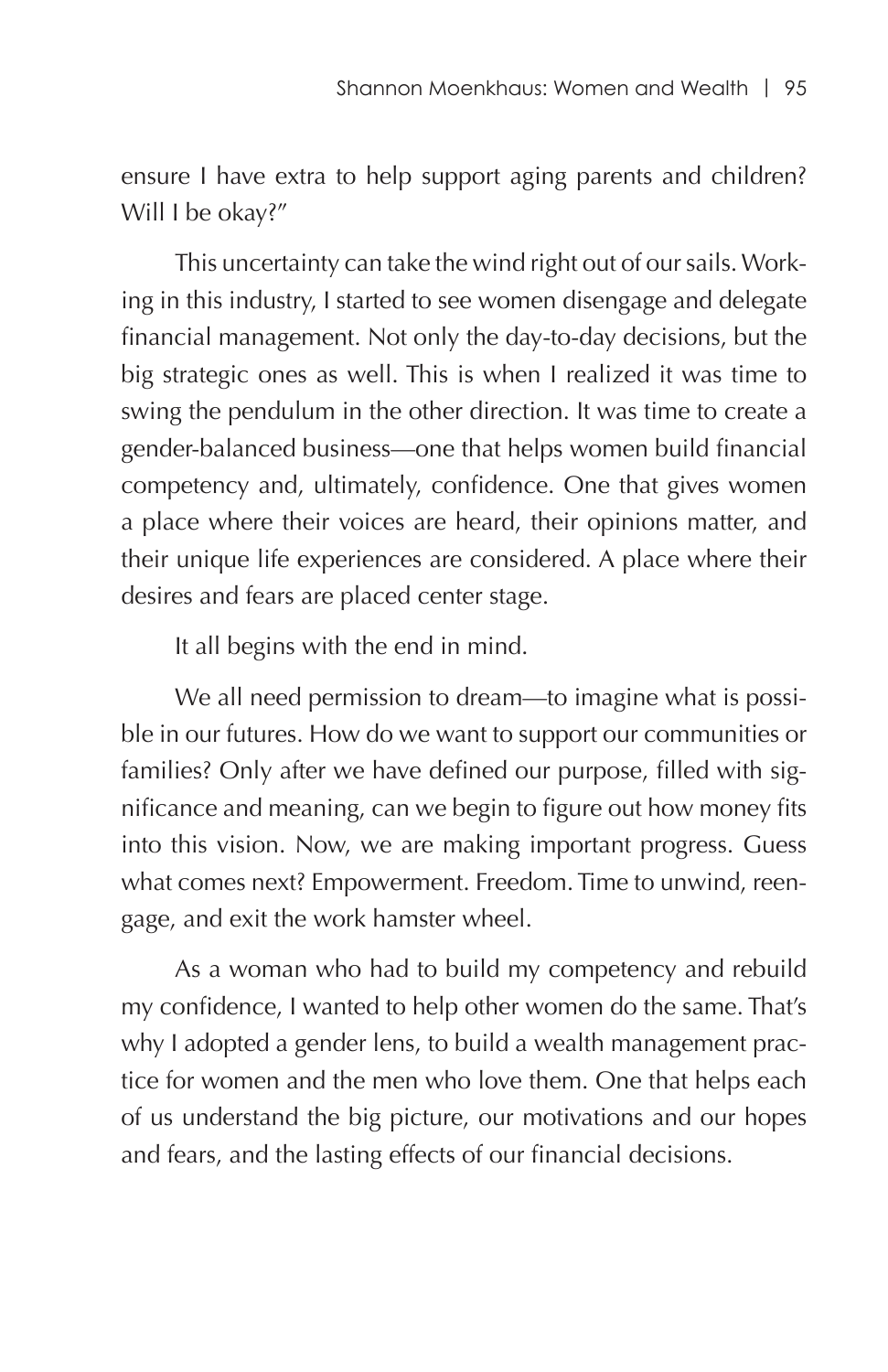I am thankful for my parents for raising me with confidence and high efficacy, believing I am worthy of success. I am also appreciative of those early experiences, as they had a profound impact on my emotions and drive.

I have come full circle. I started in this industry as a woman who was ignored, along with my peers. Now, I have the courage to live my life, true to myself and not the life others expect of me. I help women own their own financial futures, full of purpose and contentment, ready for the life each of us wants to live.

If you educate, engage, and empower a woman, then you can sit back and watch her fly. Indeed, I am enjoying the packed flight.

> "She took a leap of faith and grew her wings on the way down."

> > —David Brinkley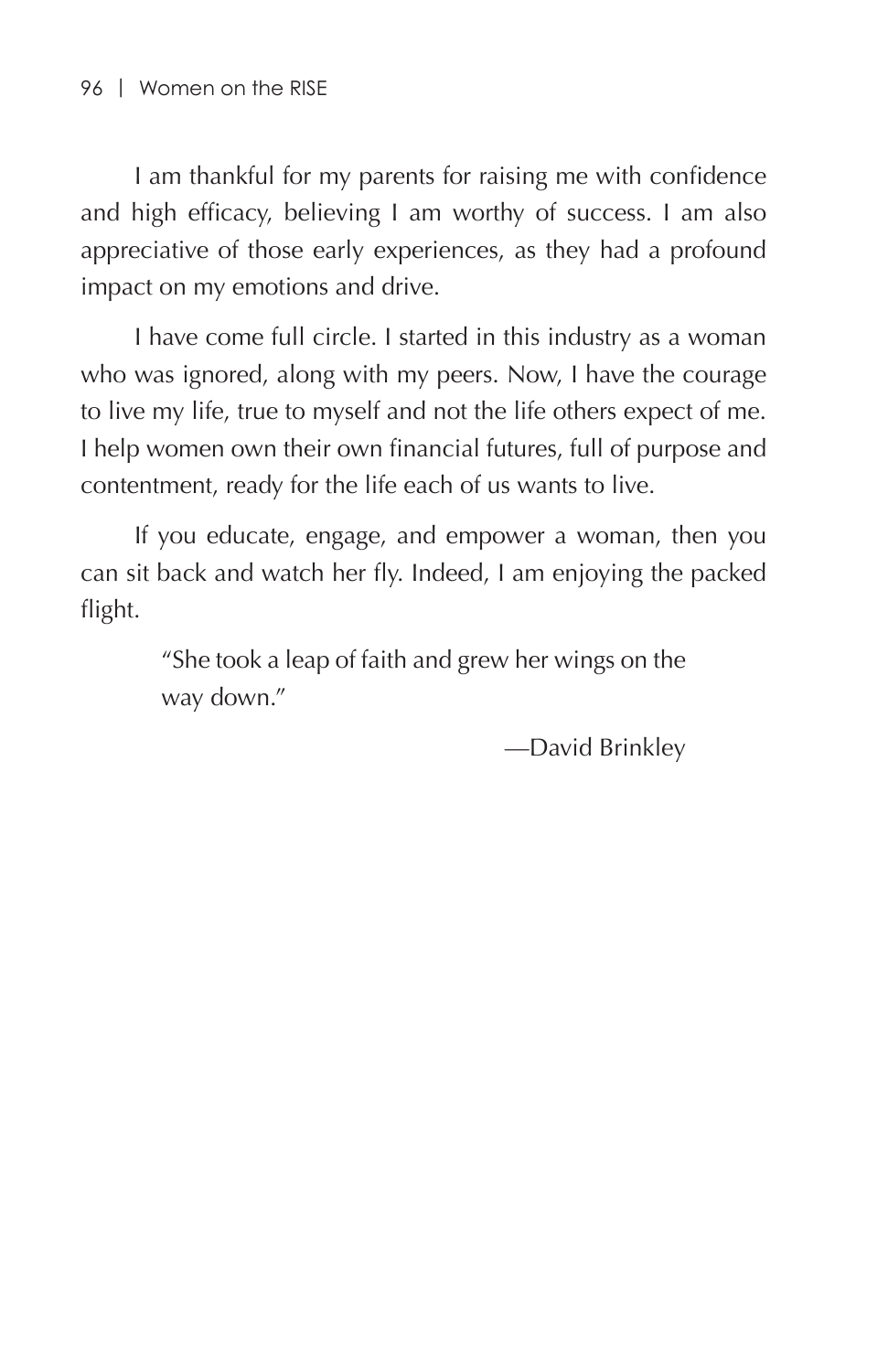

Shannon Moenkhaus is focused on helping individuals and families achieve their financial goals. Her firm, Clarity Financial Planners, is committed to providing evidence-based investing, total financial life management, and lifelong learning to empower others to have a brighter financial future. In particular, she is passionate about helping women embrace responsibility for their finances and reach their goals.

A lifelong Missourian, Shannon spent her summers with her grandparents, taking care of family and community. Her memories of delivering food and developing friendships with the residents in her family's nursing home set her values early: take care of those who put their trust in you.

Shannon has spoken on gender inequality in the workforce for the Women's Foundation of Greater St. Louis, RISE Collaborative Workspace and Women & Wealth for Washington University – Olin Business School. She has also taught financial literacy

*Continued*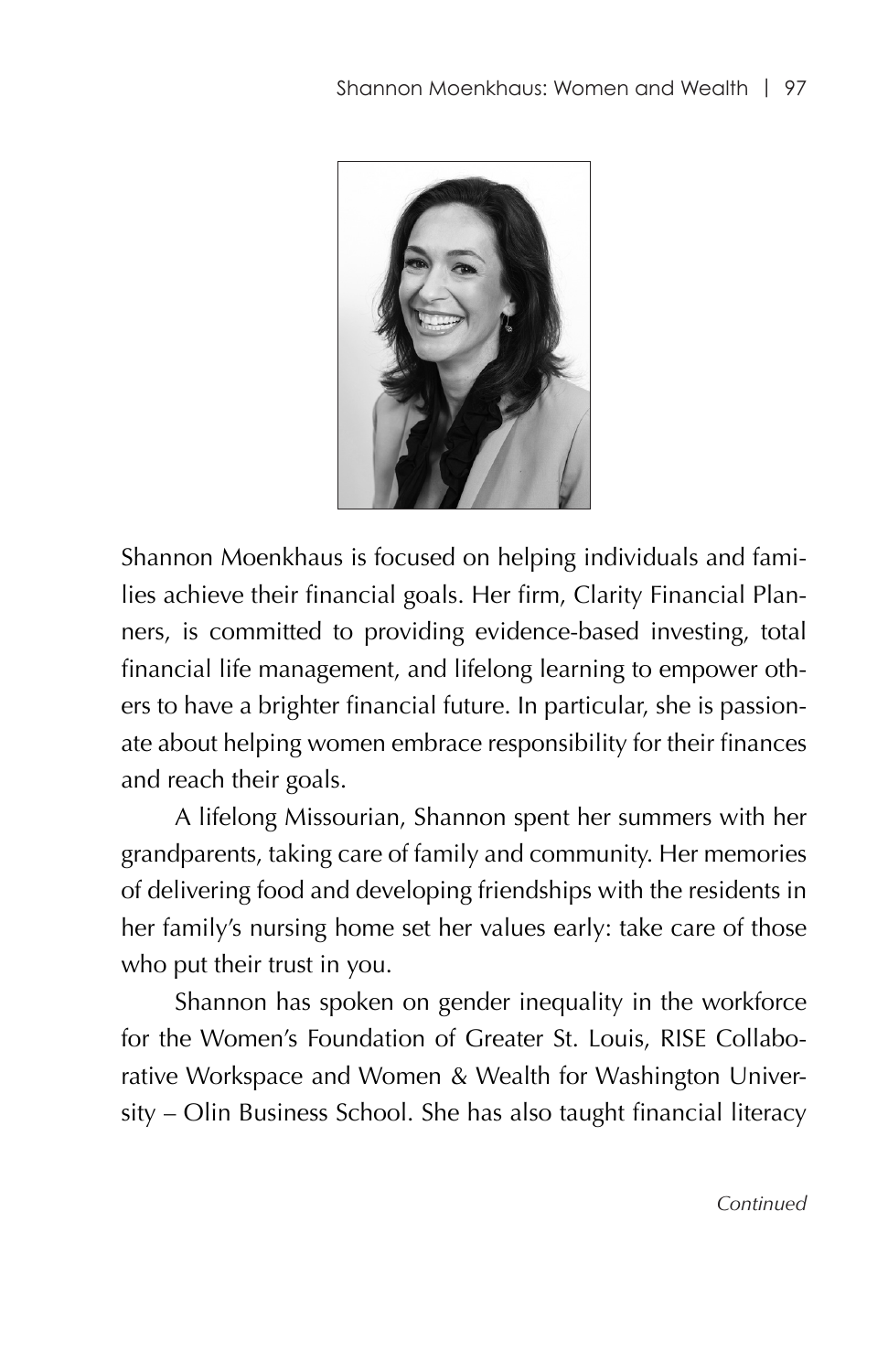and other classes for UMSL, Entrepreneurs Organization, Tiger 21, Enterprise University, BAM Alliance, and others.

She has worked with Junior Achievement, served on the board for Central Institute for the Deaf, and is actively involved with Presidents Council and Logos School.

Shannon enjoys spending time hiking, paddling and four-wheeling just outside her family's 150-year-old tiny house on the Black River.

#### **Shannon Moenkhaus**, CFP®

Clarity Financial Planners shannon@Clarityfinancialplanners.com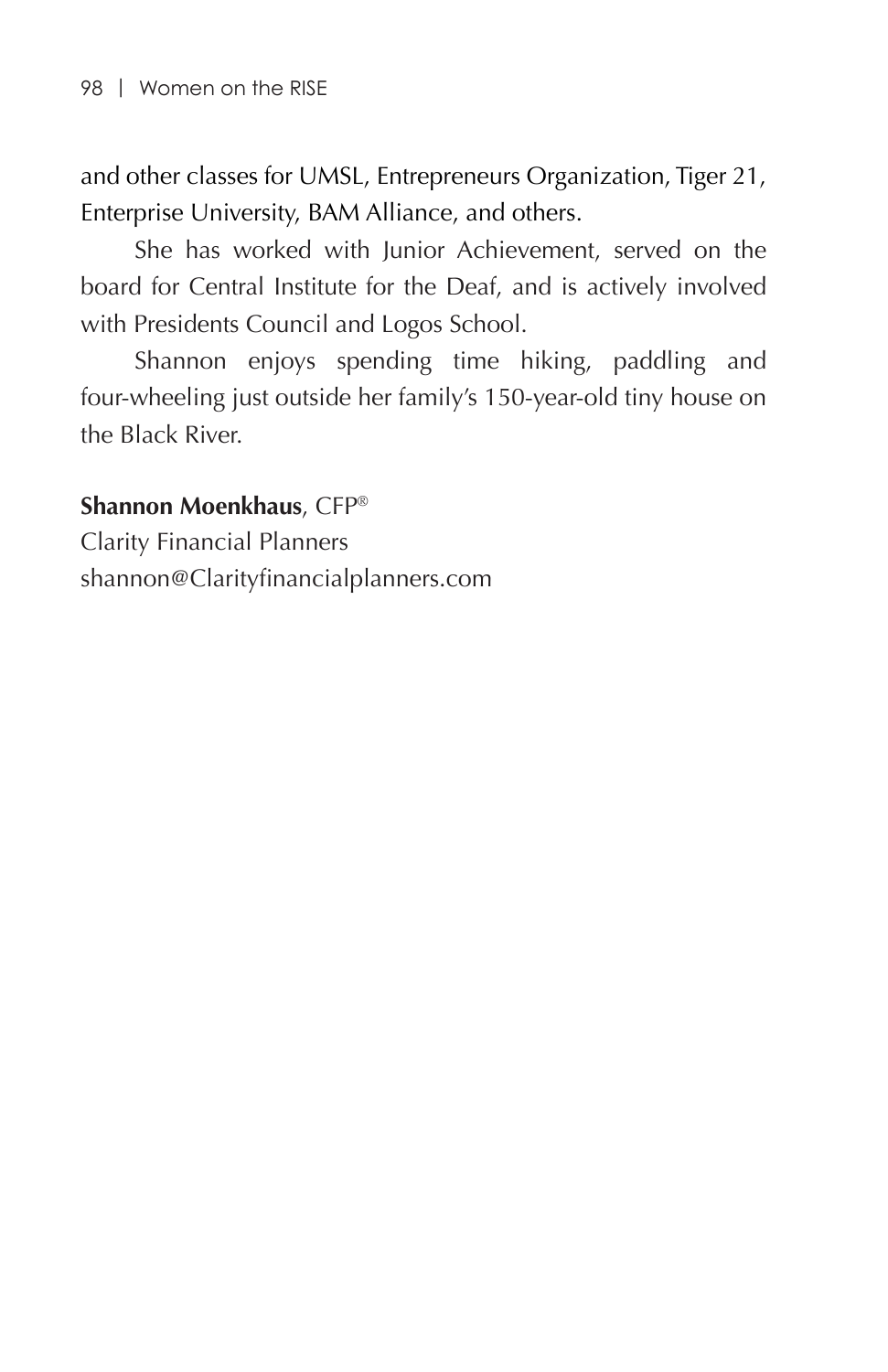# **Afterword**

The Epigraph of this book began with one of my favorite passages by Marianne Williamson. It is a beautiful passage that especially resonates with me when she taps into that universal feeling of self-doubt. Williamson write he Epigraph of this book began with one of my favorite passages by Marianne Williamson. It is a beautiful passage that especially resonates with me when she taps into that selves: Who am I to be brilliant, gorgeous, talented and fabulous?" As I navigate the early days of my career path, I have had many moments of fear and self-doubt, as I suspect you have at some point, too.

But I love that the 17 women in the book you just read chose to take William's words to heart. Instead of giving into the temptations of fear, they ask in return, "Who am I *not* to be?"

Luckily, I was introduced to this brave way of thinking early in my career through a college internship with Stacy Taubman during the initial planning phases of RISE Collaborative Workspace. Almost every day that summer, we had coffee meetings with various impressive women in St. Louis. After each and every meeting, I left feeling inspired and honored that I got to hear their stories, some of which you read about in this book. And while I didn't know it at the time, this internship dramatically shaped who I was and who I would become.

Most importantly, I learned that defining and growing your community is essential to your success. You cannot succeed without the women around you succeeding.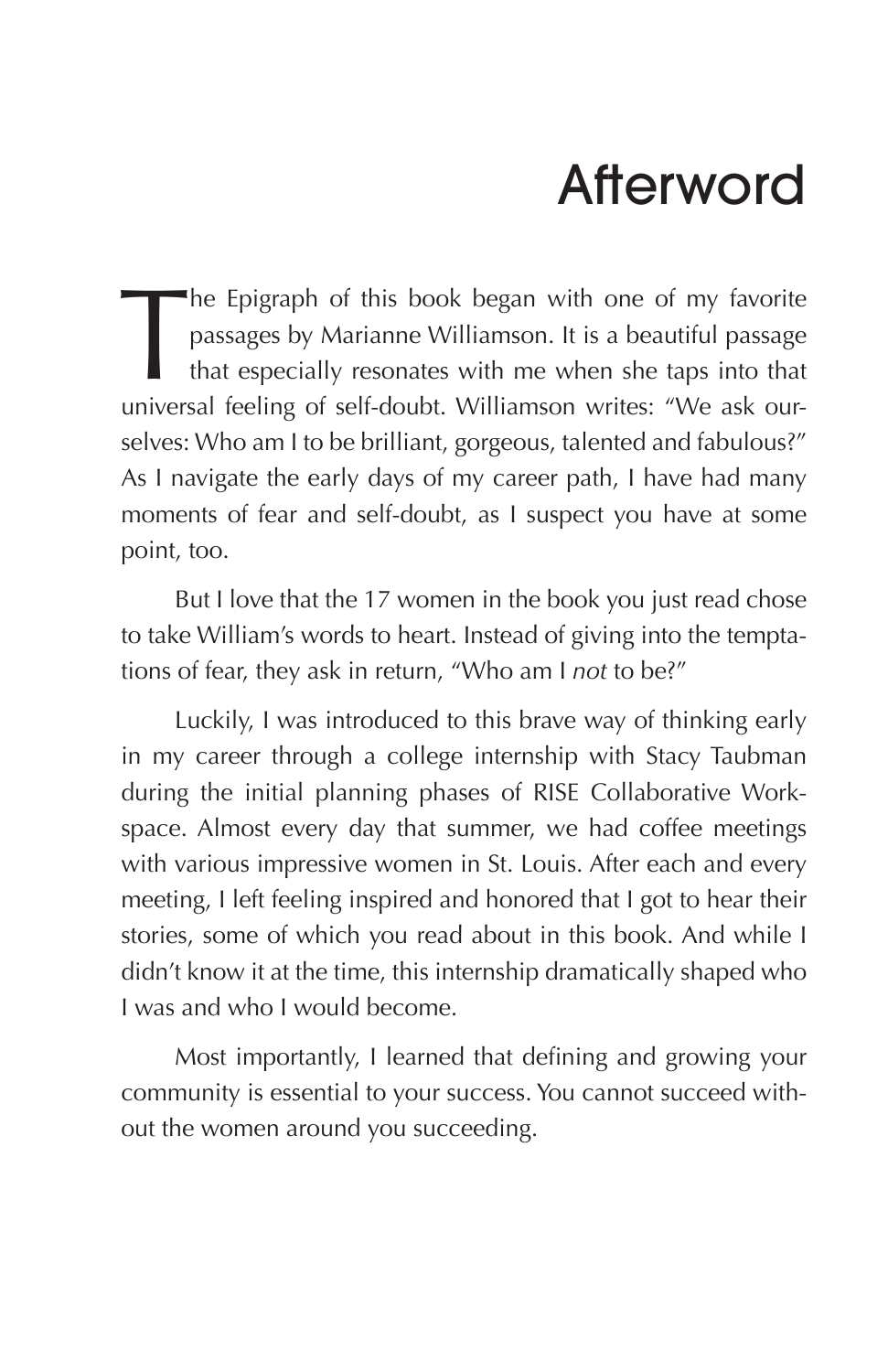At the end of that summer internship, RISE Collaborative had not yet opened, but I knew it wouldn't be long before this dream became a reality.

Three years after that fateful internship, I have come full circle. I am now the Community Manager at RISE Collaborative and having been there from the earliest stages, I can honestly say the reality is even better than the dream. Stacy and Kate have built a community of dynamic and impressive women. RISE Collaborative has become so much more than just a place to work. Our members thrive personally and professionally being surrounded by like-minded women who encourage their career growth, and make connections which support their success. It's a place to focus on their business, host meetings, and get it all done.

At the time of this publication, RISE Collaborative's doors have been open just one year and the growth of community I have seen already has been astounding. Our nearly 200 female members are the secret to RISE's success. They all the share the vision and dream that Stacy had for creating a strong cohesive community where women support other women. If you too want to become involved in RISE's growing community and learn more about our journey, visit us at RISEworkspace.com.

Rian Edwards Community Manager